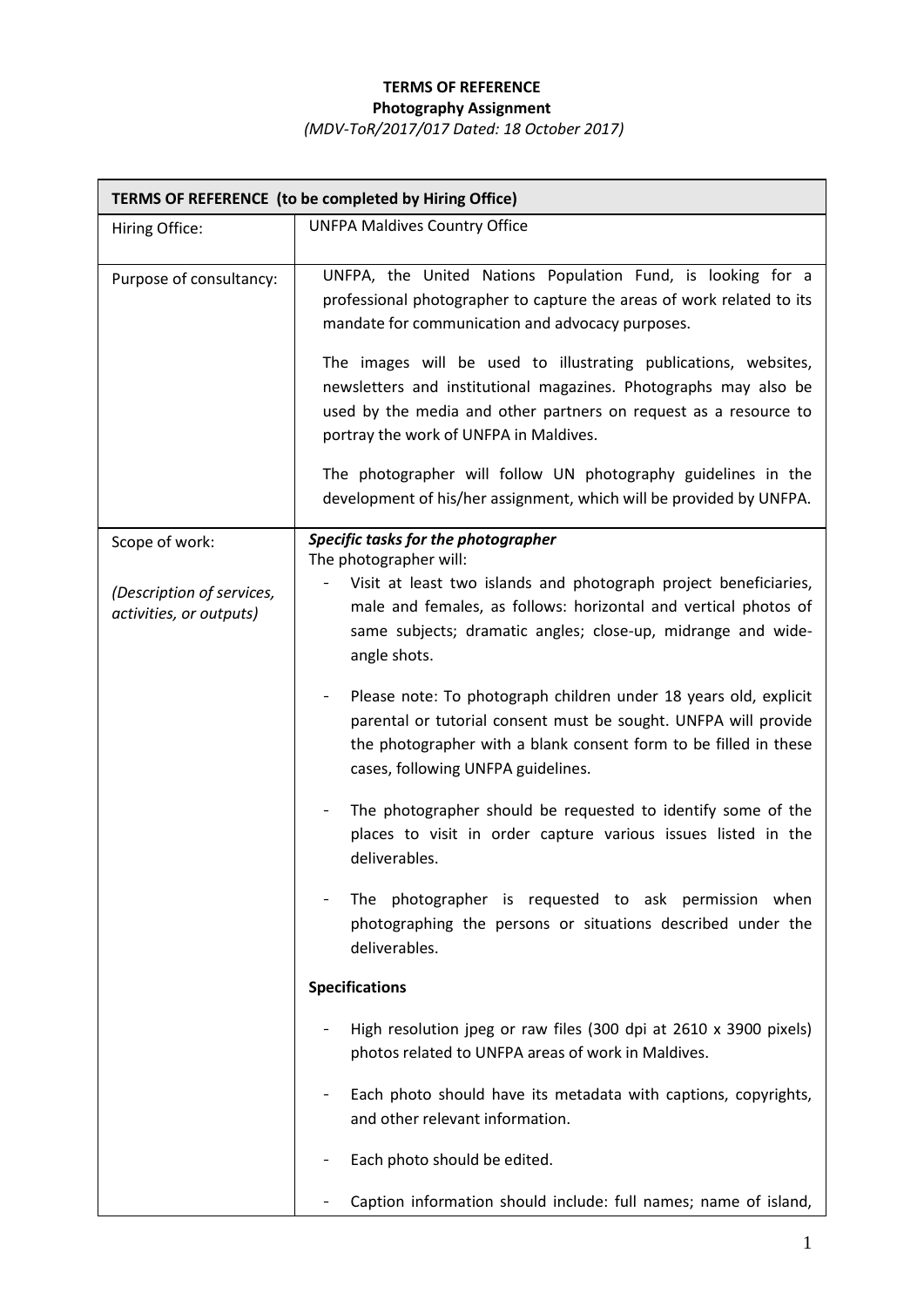|                                                                                                                    | age, nationality of subject and date.                                                                                                                                                                                                                                                                         |  |  |  |  |
|--------------------------------------------------------------------------------------------------------------------|---------------------------------------------------------------------------------------------------------------------------------------------------------------------------------------------------------------------------------------------------------------------------------------------------------------|--|--|--|--|
|                                                                                                                    | <b>Deliverables</b>                                                                                                                                                                                                                                                                                           |  |  |  |  |
|                                                                                                                    |                                                                                                                                                                                                                                                                                                               |  |  |  |  |
|                                                                                                                    | The areas/issues the photographer should cover are:                                                                                                                                                                                                                                                           |  |  |  |  |
|                                                                                                                    | Education and training: The photographer will deliver at least<br>1.<br>40 high quality photos of classrooms and young girls,<br>technical vocational training, university students, non-formal<br>traditional/alternative<br>education<br>including<br>learning<br>environments.                             |  |  |  |  |
|                                                                                                                    | 2.<br>Labour: The photographer will deliver at 40 high quality<br>photos of young people (male and female) both local and<br>foreigners working in construction, agriculture, service and<br>financial sectors.                                                                                               |  |  |  |  |
|                                                                                                                    | 3.<br>Service seeking: The photographer will deliver at 20 high<br>quality photos of young people visiting health centres, youth<br>centres.                                                                                                                                                                  |  |  |  |  |
|                                                                                                                    | Adolescent pregnancy: The photographer will deliver at 20<br>4.<br>high quality photos of young women (under 20 and some<br>under 25) with their children.                                                                                                                                                    |  |  |  |  |
|                                                                                                                    | Participation: The photographer will deliver at 40 high<br>5.<br>quality photos of youth volunteerism, young<br>people<br>participating in Parliament, young journalists, youth<br>workshops.                                                                                                                 |  |  |  |  |
| Duration and working<br>schedule:                                                                                  | Photographer will be working independently for 20 days                                                                                                                                                                                                                                                        |  |  |  |  |
| Place where services<br>are to be delivered:                                                                       | <b>UNFPA</b>                                                                                                                                                                                                                                                                                                  |  |  |  |  |
| Delivery dates and how<br>work will be delivered<br>(e.g. electronic, hard<br>copy etc.):                          | End product with time frame for delivery of product as described in the<br>scope of work under "Deliverables". Minimum 160 photos:<br>Education and training: 40photos<br>1.<br>Labour: 40 photos<br>2.<br>3. Service seeking: 20 photos<br>4. Adolescent pregnancy: 20 photos<br>5. Participation: 40 photos |  |  |  |  |
|                                                                                                                    | All photos should be hand in by the 30 November 2017                                                                                                                                                                                                                                                          |  |  |  |  |
| Monitoring and<br>progress control,<br>including reporting<br>requirements,<br>periodicity format and<br>deadline: | The Consultant will be briefed and debriefed by UNFPA                                                                                                                                                                                                                                                         |  |  |  |  |
| Supervisory                                                                                                        | The consultancy will be managed by UNFPA.                                                                                                                                                                                                                                                                     |  |  |  |  |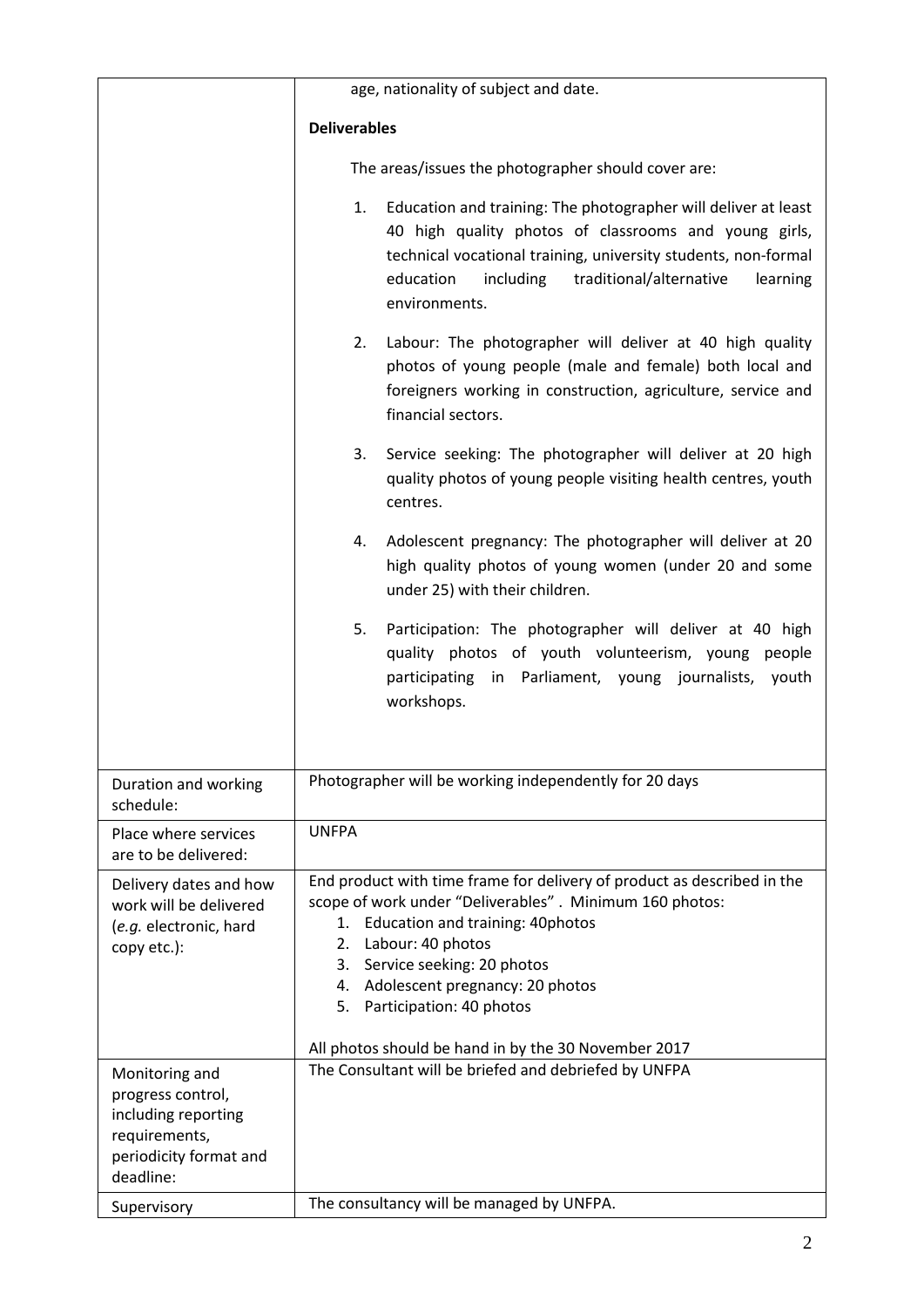| arrangements:                                                                                                                                       |                                                                                                                                                                                                                                                                                                                                                                                                                                                                                                                                                                                                                                                                                                                                                                                                                                         |  |  |  |
|-----------------------------------------------------------------------------------------------------------------------------------------------------|-----------------------------------------------------------------------------------------------------------------------------------------------------------------------------------------------------------------------------------------------------------------------------------------------------------------------------------------------------------------------------------------------------------------------------------------------------------------------------------------------------------------------------------------------------------------------------------------------------------------------------------------------------------------------------------------------------------------------------------------------------------------------------------------------------------------------------------------|--|--|--|
| Expected travel:                                                                                                                                    | Greater Male and travel to two islands                                                                                                                                                                                                                                                                                                                                                                                                                                                                                                                                                                                                                                                                                                                                                                                                  |  |  |  |
| Required expertise,<br>qualifications and<br>competencies, including<br>language requirements:                                                      | <b>Qualifications</b><br>Consultant must have with prior experience in photographing<br>٠<br>similar projects/activities.<br>Consultant must use own photography equipment capable of<br>٠<br>delivering high resolution jpeg or raw files (300 dpi at 2610 x 3900<br>pixels).<br>Consultant must guarantee timely delivery of photographs.<br>Consultant with bilingual skills (English/Dhivehi) is preferred.<br><b>Behavioural Competencies:</b><br>Demonstrated ability to work in a multicultural environment and<br>establish harmonious and effective working relationships, both<br>within and outside the organization.<br>Proven leadership, teamwork, and interpersonal skills. Ability to<br>٠<br>work under limited timing would be an asset.                                                                              |  |  |  |
| Inputs / services to be<br>provided by UNFPA or<br>implementing partner<br>(e.g support services,<br>office space,<br>equipment), if<br>applicable: | <b>Consultant:</b><br>Fulfil the stipulated in the contract and the ToR through review<br>$\bullet$<br>of documents, email communications, and meetings<br>Maintain close contact by email with UNFPA<br>$\bullet$<br>Communicate any complications regarding the assignment as<br>$\bullet$<br>soon as possible<br>Arrange travel and accommodation<br>$\bullet$<br><b>UNFPA Maldives:</b><br>Provide programme information to photographer to enable<br>him/her to understand the results required from the photo<br>assignment.<br>Provide guidelines on how to capture specific sensitive issues.<br>Provide standard consent forms                                                                                                                                                                                                 |  |  |  |
| Other relevant<br>information or special<br>conditions, if any:                                                                                     | <b>Copyright and Rights</b><br>UNFPA Maldives will have the right to use these photos in<br>perpetuity in print, web and on multimedia platforms and upload<br>in its global photo database. The photographer will be able to use<br>the photos with previous permission of UNFPA Maldives.<br>UNFPA Maldives can provide the image(s) to other UN<br>organizations or the media at no cost, as is the practice. If UNFPA<br>Maldives receives requests from other for-profit entities for these<br>images, UNFPA Maldives will refer them to the<br>photographer/photo agency, and the photographer/photo agency<br>will be free to sell the image.<br>Mode of payment:<br>Payment will be made upon receipt and approval of deliverables by<br>UNFPA. The consultant will perceive a lump sum payment upon delivery<br>of 160 photos. |  |  |  |